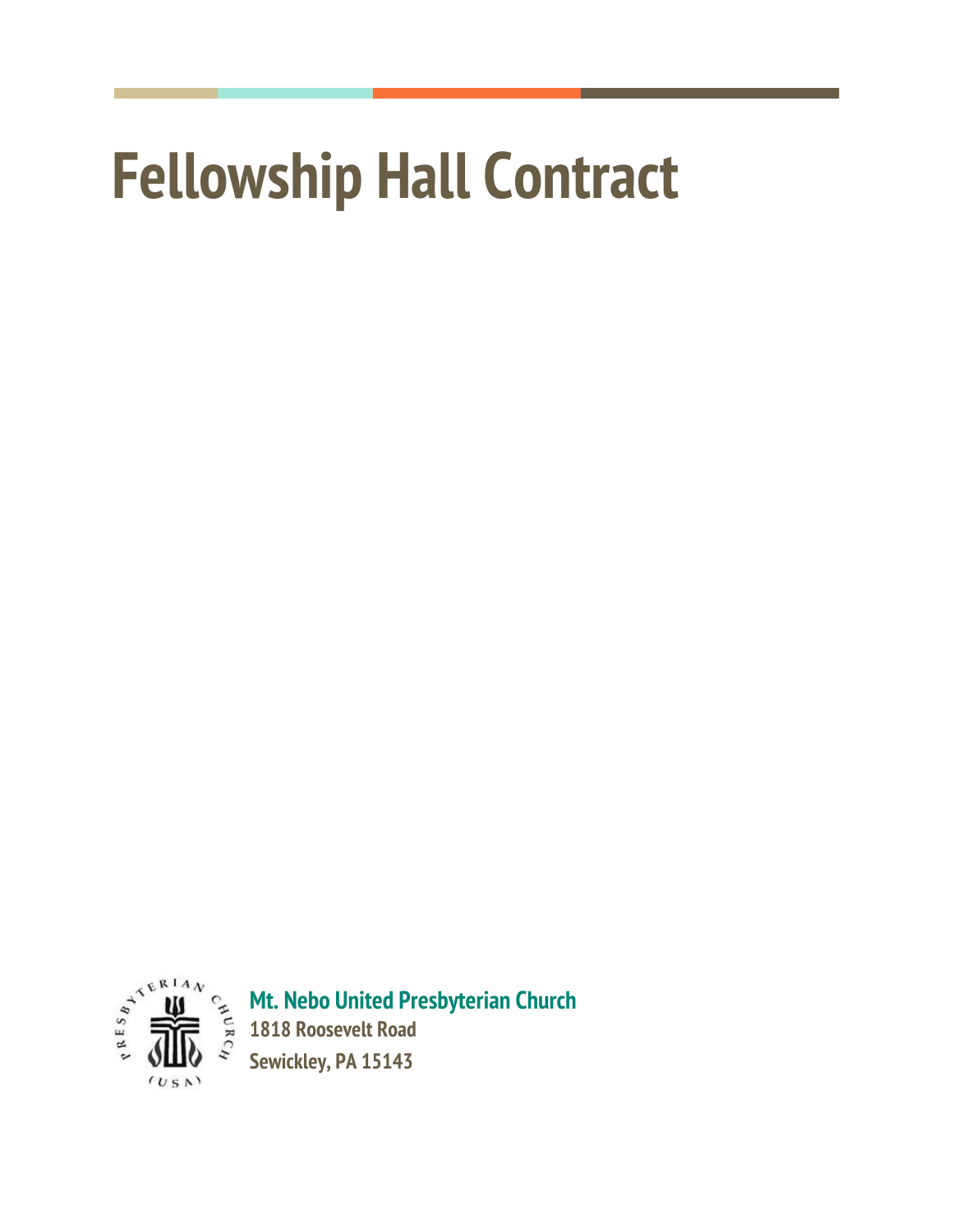## **Fellowship Hall Rental Guidelines**

- ❖ No one is to be in the sanctuary, office area, or preschool classrooms unless special permission has been granted within your contract.
- ❖ No smoking or alcohol is permitted in the building or on church grounds.
- ❖ No standing or sitting on the tables or counters in Fellowship Hall or the kitchen. Group leaders should refrain those under their care from doing so.
- ❖ All groups are responsible for keeping areas they are using neat and clean. Upon your arrival, if any rented area is not found neat and clean, please advise your assigned liaison from the church as soon as possible.
- ❖ Take garbage out to dumpster at end of event. Replacement bags and additional supplies for upkeep can be found in custodial closet next to the parking lot door.
- ❖ The building must be restored to its original state and locked before departure. Each group will name a contact person and will also be assigned a liaison from the church. The liaison will do a "walk-through" of the facility after the event.
- ❖ All lights, including bathroom lights, are to be turned off before leaving the building.

## **Kitchen Use Guidelines**

Anyone using the kitchen must:

- ❖ Clean the sink area, counter tops, and tables (kitchen and Fellowship Hall)
- ❖ Put away any dishes/pots, etc., if used
- ❖ Wipe front of refrigerator and other surfaces if necessary
- ❖ Take garbage out to dumpster at end of event. Replacement bags and additional supplies for upkeep can be found in custodial closet next to the parking lot door.
- ❖ Make sure to turn off the gas and stove if used for the event. Let your church liaison know before the event if you require instruction on how to turn on the gas and use the stove top or oven.
- ❖ **Fire extinguishers are located in the kitchen at the door to the Boiler Room, outside the kitchen door in the hallway, in the back of the Sanctuary, and in the Overflow Room next to the Sanctuary.**

**In event of an emergency, dial 911. Your event is at: Mt. Nebo Presbyterian Church 1828 Roosevelt Road Sewickley, PA 15143**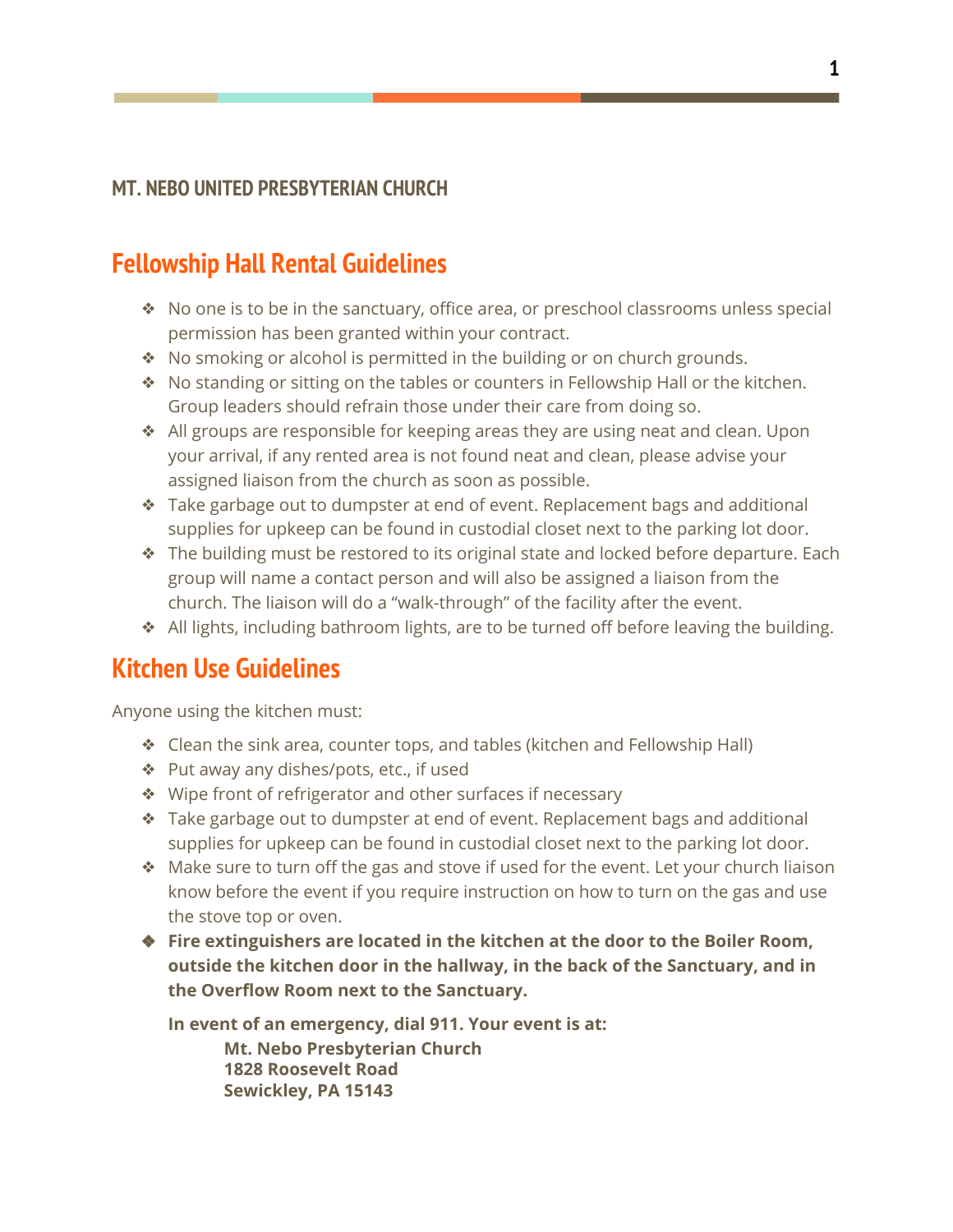### **Fellowship Hall Rental Fees**

Due to the church office 1 month before your event:

| • Rental Fee (Member)                     | \$Free   |
|-------------------------------------------|----------|
| • Rental Fee (Non-Member)                 | \$100.00 |
| • Custodial Fee (Member & Non-Member)     | \$100.00 |
| • *Security Deposit (Member & Non-Member) | \$200.00 |

Due to church office at the time the event date is booked:

● \*Security Deposit \$200.00

\*Security Deposit:

The Security Deposit is due at the time the event date is booked in the form of a check made out to Mt. Nebo Presbyterian Church. Cancellations may be made up to 1 week before your event date and your deposit will be refunded.

Mt. Nebo Presbyterian Church will review the condition of the building immediately following your event. If no damage is found, the security deposit will be returned to the group leader within 30 days of the event date. Mt. Nebo reserves the right to keep the security deposit based on this review of the property. If this is the case, the church office will share with you the specific reason(s) why the decision was made.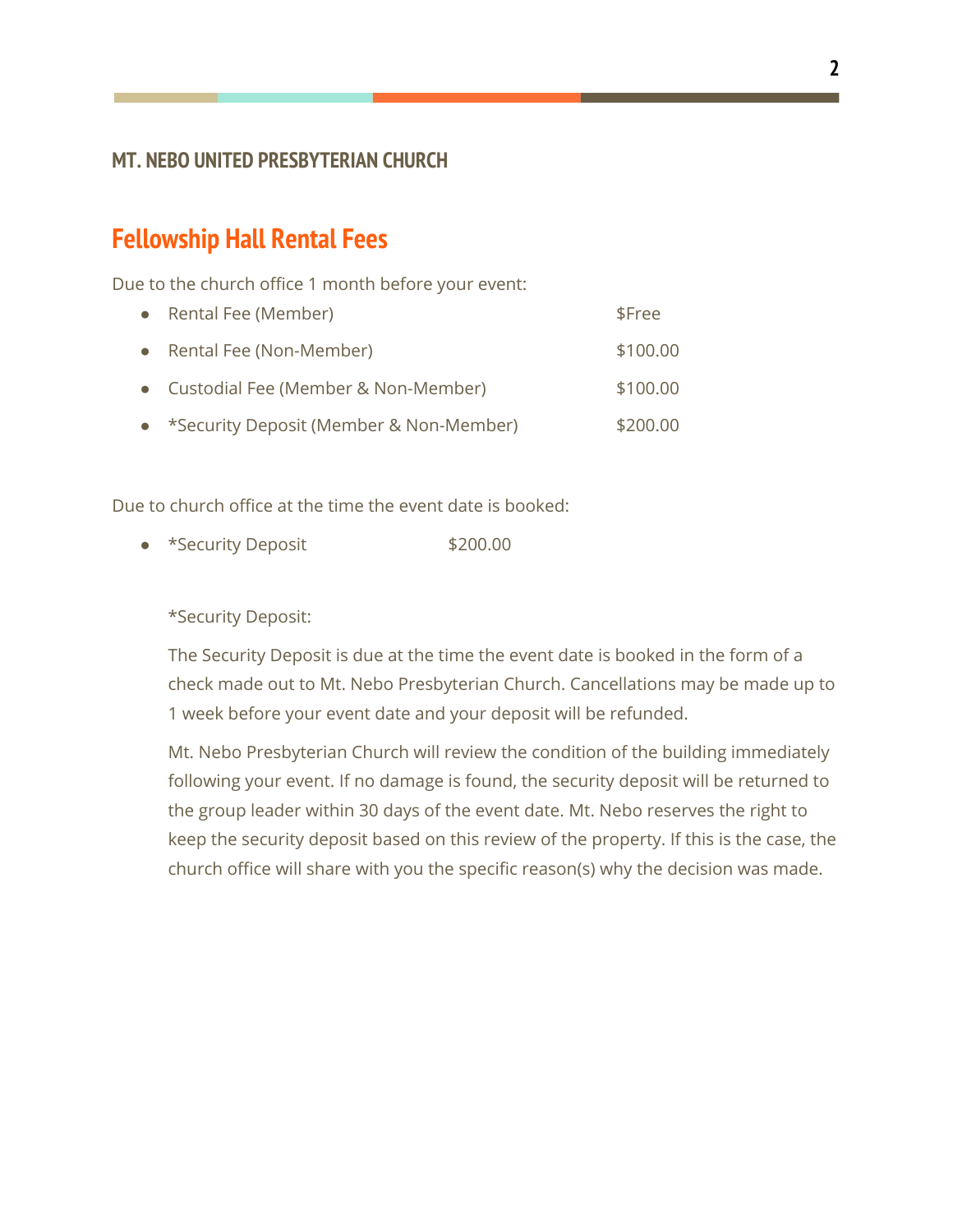## **Fellowship Hall Rental After Your Wedding Ceremony**

Separate arrangements should be made with the church office and/or pastor if use of Fellowship Hall is requested following your wedding. In addition to your Wedding Contract, a separate Fellowship Hall Contract and schedule of fees will be presented to the couple after reviewing their needs for this portion of their wedding day. Please contact the church office to learn more.

## **Payment**

Rental and Custodial fees are to be made payable in one check to Mt. Nebo Presbyterian Church and can be submitted to the church office during regular business hours (M-F, 9:15-1:15) or by mail: 1828 Roosevelt Road, Sewickley, PA 15143. These fees are due 14 days before your event.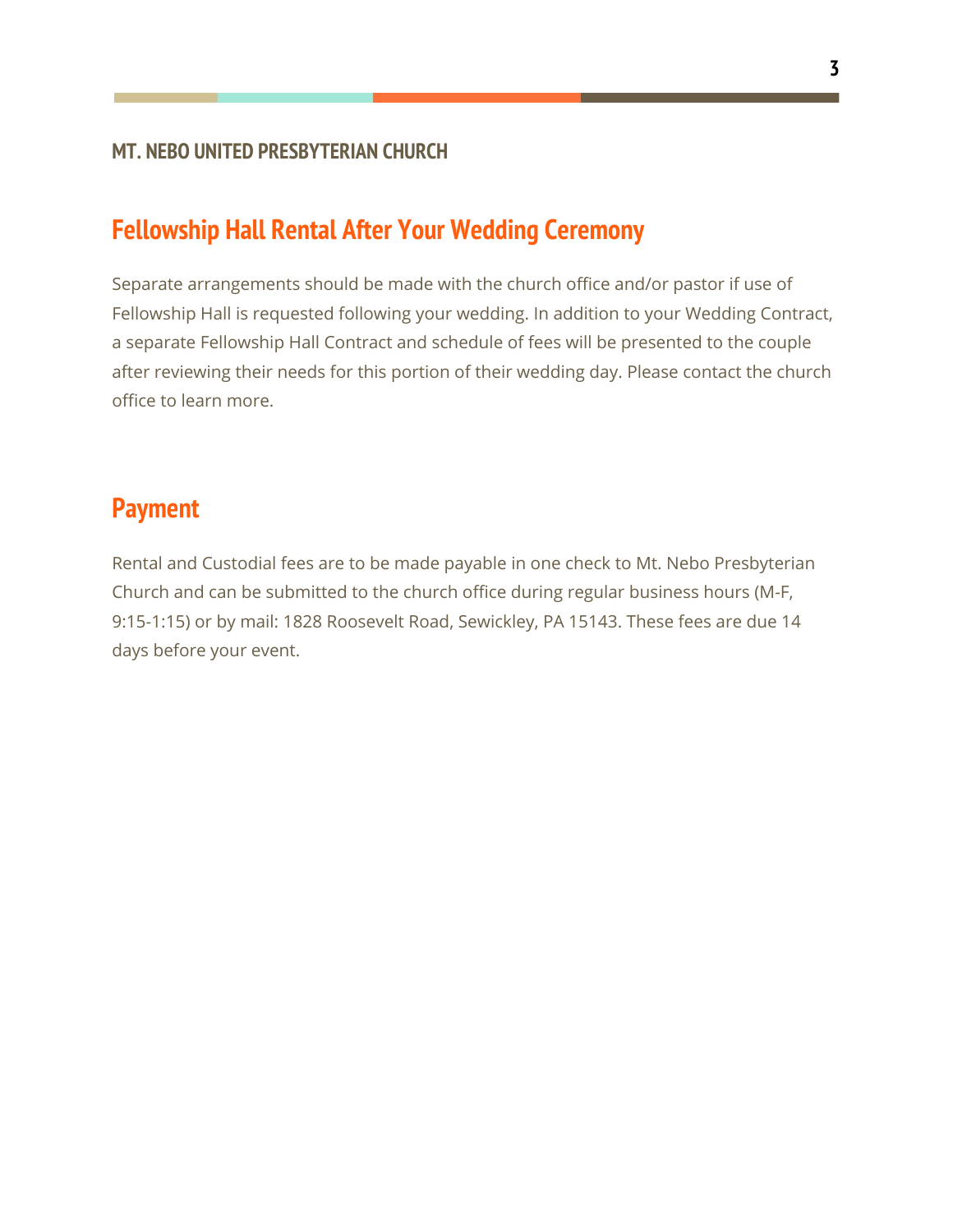## **A leader of your group is responsible for signing this contract:**

| Group Name_                          |         |  |
|--------------------------------------|---------|--|
| Group Leader Printed Name            |         |  |
| Signature of Group Leader            | Phone # |  |
| Contact person on site during event  |         |  |
| Phone Number if different from above |         |  |

## **Any key to the building which is issued for an event must be returned to the church office before the security deposit is returned.**

I have received a key to the door at Mt Nebo Presbyterian Church. By signing this below, I promise not to make any copies or lend out this key.

| Print Name |  |
|------------|--|
|            |  |
|            |  |
|            |  |
|            |  |

Church Representative Name\_\_\_\_\_\_\_\_\_\_\_\_\_\_\_\_\_\_\_\_\_\_\_ Date \_\_\_\_\_\_\_\_\_\_\_\_\_\_\_\_\_\_\_\_\_\_\_\_\_